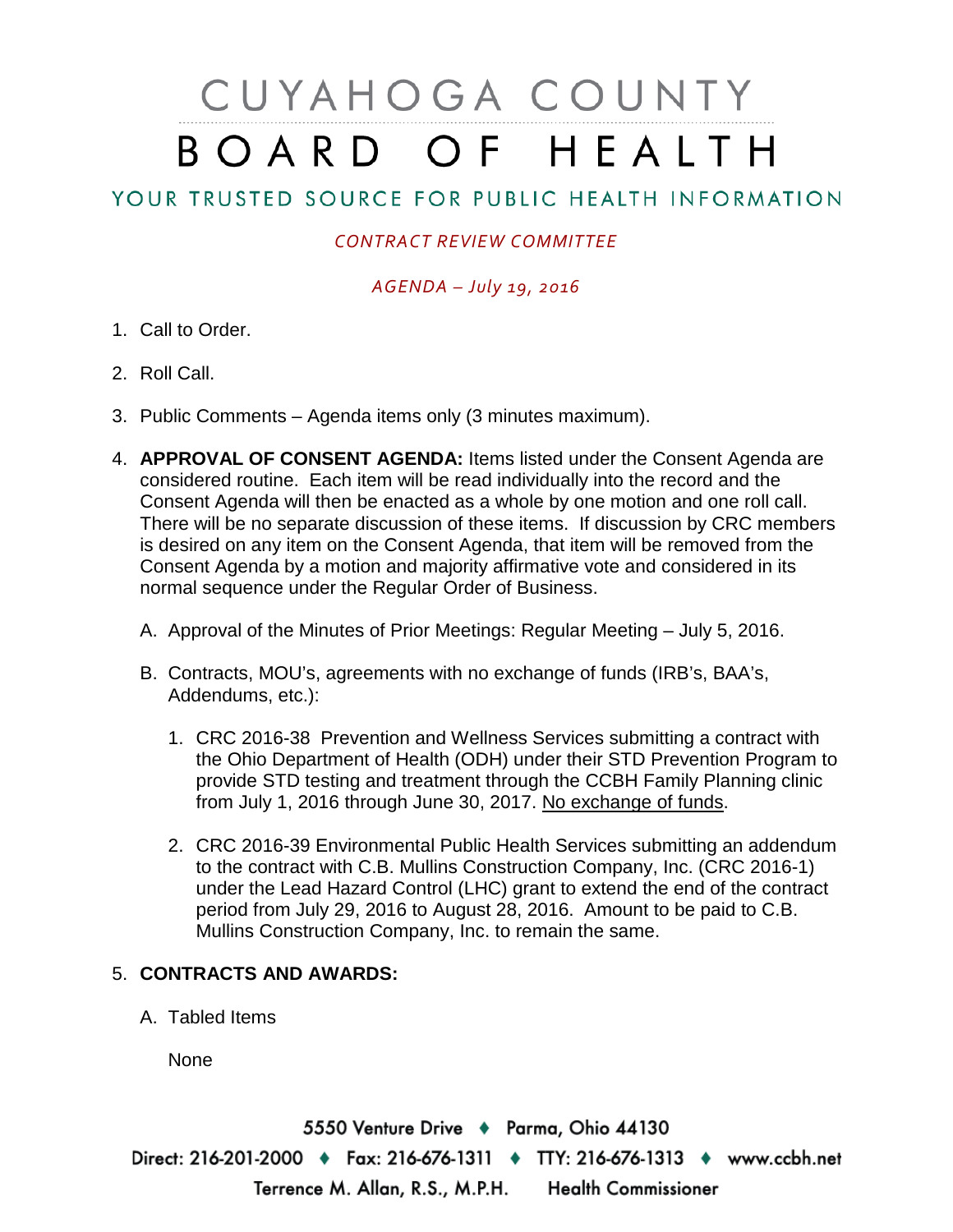- B. New Items For Review
	- 1. Bid/Quote Openings

None

- 2. Expenditures: Contracts up to \$25,000
	- a. CRC 2016-40 Prevention and Wellness Services submitting a contract with the Friendly Inn Settlement, Inc. under the 2015/2016 Racial and Ethnic Approaches to Community Health (REACH) grant for the use of their facility for the Hip-Cuyahoga Community Day on September 10, 2016. Amount to be paid to the Friendly Inn Settlement, Inc. is not to exceed \$500.00.

Purpose: To secure a facility for the HIP-Cuyahoga Community Day being held on September 10, 2016. The Friendly Inn was selected by the Community Ambassadors and it is within the Cleveland neighborhood of Central, which is one of the REACH target communities.

Funding Source: 100% reimbursable through the FY2016 REACH grant.

b. CRC 2016-41 Epidemiology, Surveillance and Informatics Services submitting a contract with the City of Shaker Heights under the 2016/2017 Public Health Emergency Preparedness (PHEP) grant from July 1, 2016 through June 30, 2017. Amount to be paid to the City of Shaker Heights is not to exceed \$11,855.00. City of Shaker Heights to provide \$913.00 in in-kind match.

Purpose: To collaborate between SHHD, CCBH and CDPH to assure that the deliverables of the 2016/2017 Public Health Emergency Preparedness (PHEP) grant are met.

Funding Source: 100% reimbursable through FY2017 PHEP grant.

c. CRC 2016-42 Epidemiology, Surveillance and Informatics Services submitting an addendum to the contract with ZED Digital (Resolution 2015-196) to modify the scope of services and increase the amount to be paid to ZED Digital from \$112,900.00 to \$116,969.00.

Purpose: To revise the scope of services in the contract with ZED Digital to meet agency needs during the re-design of the CCBH website.

5550 Venture Drive + Parma, Ohio 44130 Direct: 216-201-2000 ♦ Fax: 216-676-1311 ♦ TTY: 216-676-1313 ♦ www.ccbh.net Terrence M. Allan, R.S., M.P.H. Health Commissioner